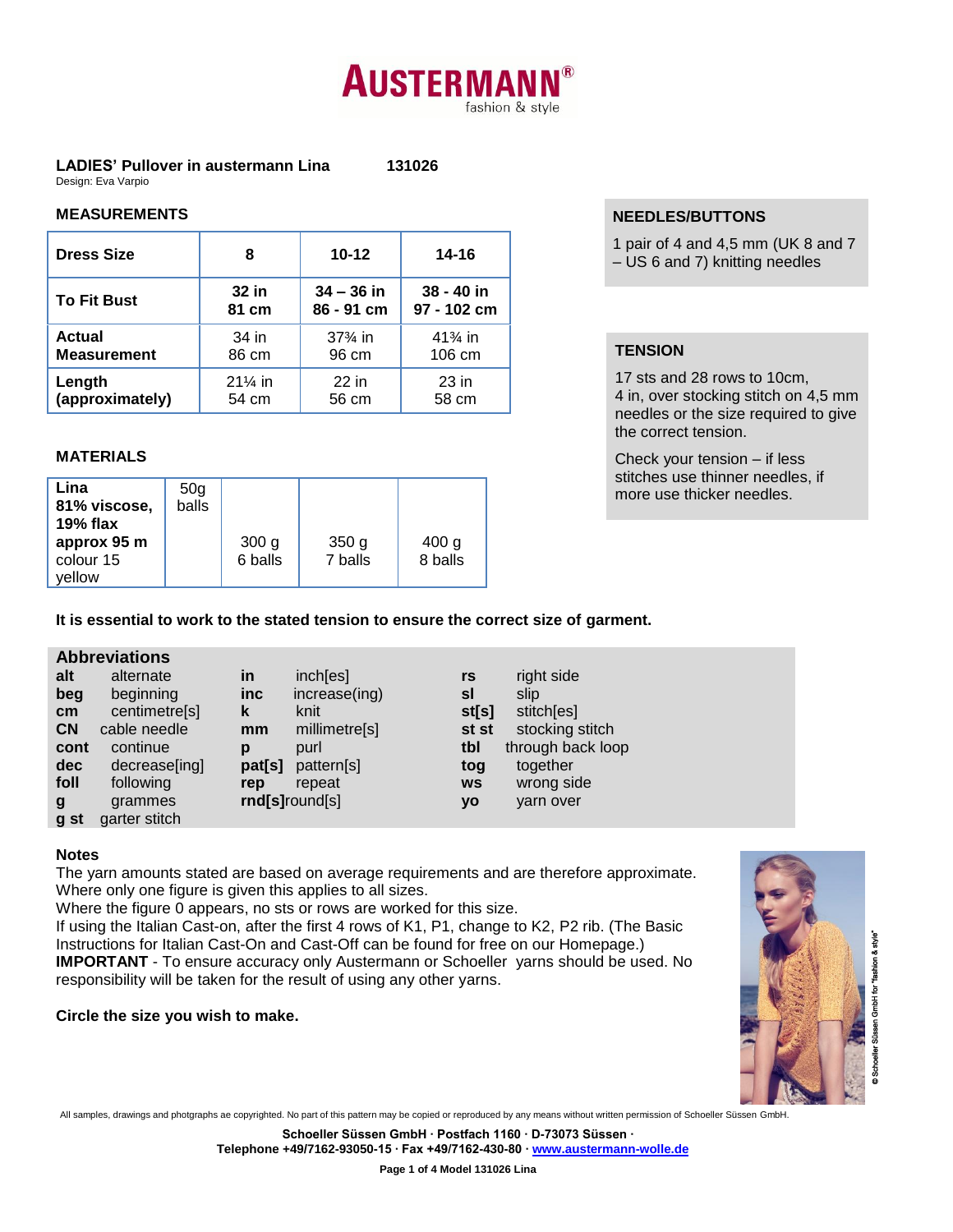

**LACE PANEL** (over 23 sts) **1 st row (rs).** Yo, k2, SKP (sl 1, k1, pass sl st over k1), k7, p1, k7, k2tog, k2, yo. **nd row.** P1, yo, p2, p2tog, p6, k1, p6, p2tog tbl, p2, yo, p1. **rd row.** K2, yo, k2, SKP, k5, p1, k5, k2tog, k2, yo, k2. **th row.** P3, yo, p2, p2tog, p4, k1, p4, p2tog tbl, p2, yo, p3. **th row.** K4, yo, k2, SKP, k3, p1, k3, k2tog, k2, yo, k4. **th row.** P5, yo, p2, p2tog, p2, k1, p2, p2tog tbl, p2, yo, p5. **th row.** K6, yo, k2, SKP, k1, p1, k1, k2tog, k2, yo, k6. **th row.** P7, yo, p2, p2tog, k1, p2tog tbl, p2, yo, p7. These 8 rows are called Lace Panel.

**CABLE PANEL 2** (over 10 sts) **1 st row.** P2, k6, p2. **2 nd row and all ws rows.** K2, p6, k2. **3 rd row.** P2, Cr6R (sl 3 sts to CN and hold to back of work, k3, k3 from CN), p2.  $5^{\text{th}}$  **and 7<sup>th</sup> row.** Same as 1<sup>st</sup> row.  $9^\text{th}$  row. Same as 3<sup>rd</sup> row. **10th row.** K2, p6, k2. These 10 rows are called **Cable Panel 2.**



for "fashion & style

**CABLE PANEL 3** (over 10 sts) **1 st row.** P2, k6, p2. **2 nd row and all ws rows.** K2, p6, k2. **3 rd row.** P2, Cr6L (sl 3 sts to CN and hold to front of work, k3, k3 from CN), p2.  $5<sup>th</sup>$  **and 7<sup>th</sup> row.** Same as 1<sup>st</sup> row.  $9^\text{th}$  row. Same as 3<sup>rd</sup> row. **10th row.** K2, p6, k2. These 10 rows are called **Cable Panel 3.**

#### **PULLOVER**

**BACK (After the border, the Back is worked in two separate pieces.)** Using 4 mm needles, and using the Italian Cast-on (or your normal cast-on) cast on 76[84:92] sts. **1 st row (rs).** \*K2, p2; rep from \* to end. This row in called K2, P2 Rib. Cont in K2, P2 Rib for 5 cm, 2 in, end with a ws row. Change to 4,5 mm needles. **Divide Back Next row (rs).** K 41[45:49], turn work, place rem 35[39:43] sts on a st holder. **RIGHT HALF BACK 1 st row (ws).** K6 (for g st), p35[39:43] (for st st). **2 nd row (rs).** K35[39:43] (for st st), k 6 (for g st). Cont in pats as set without shaping until Right Half Back measures 32 cm, 12½ in, end with a ws row. **Shape Raglan Armhole Next row (rs).** K2, p1, yo, p2tog, k to end. **Next row.** K6, p to last 4 sts, k1, yo, k2tog, p1. **Dec row.** K2, p1, yo, p2tog, k2, SKP (sl 1, k1, pass sl st over k1), k to end. **Next row and every foll ws row.** K6, p to last 3 sts, yo, k2tog, p1. Rep these 2 rows 12[14:15] times more, then rep dec row every foll  $4<sup>th</sup>$  row 8 times. 20[22:24] sts. Cont without shaping until Right Half Back measures 54[56:58] cm, 21¼[22:23] in. Cast off all sts. **LEFT HALF BACK** Sl 35[39:43] sts from holder to needle and pick up 6 sts in centre from behind the 6 sts of Right Half Back. 41[45:49] sts. **1 st row (rs).** K6 (for g st), k35[39:43] (for st st). **2 nd row (ws).** P35[39:43] (for st st), k 6 (for g st).

Cont in pats as set without shaping until Right Half Back measures 32 cm, 12½ in, end with a ws row.

#### **Shape Raglan Armhole**

**Next row (rs).** K to last 4 sts, p2tog, yo, p1, k1.

**Next row.** P1, k2tog, yo, k1, p to last 6 sts, k6.

**Dec row.** K to last 8 sts, k2tog, k2, p2tog, yo, p1, k1.

All samples, drawings and photgraphs ae copyrighted. No part of this pattern may be copied or reproduced by any means without written permission of Schoeller Süssen GmbH.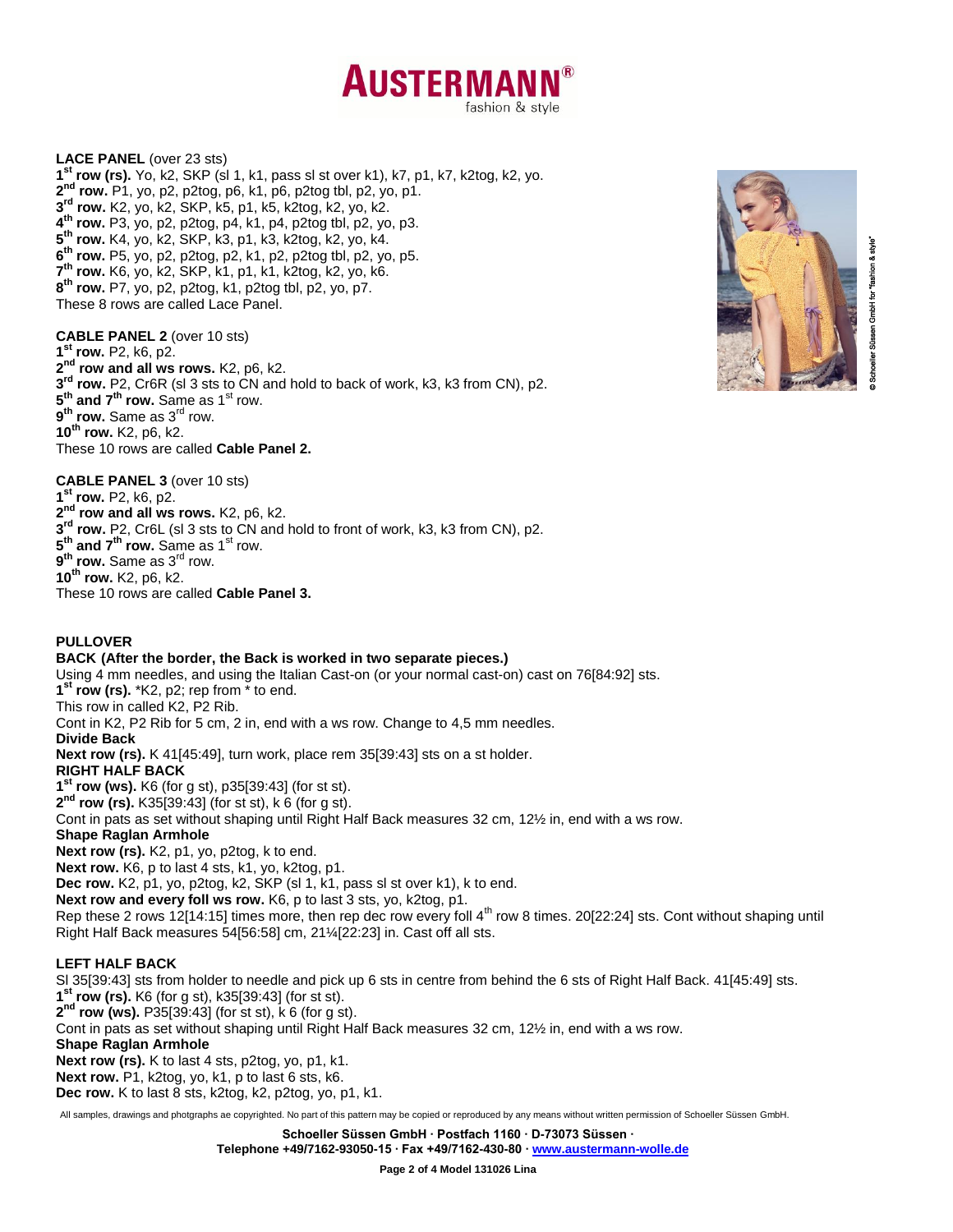

### **Next row and every foll ws row.** P1, k2tog, yo, k1, p to last 6 sts, k6.

Rep these 2 rows 12[14:16] times more, then rep dec row every foll  $4<sup>th</sup>$  row 8 times. 20[22:24] sts. Cont without shaping until Left Half Back measures 54[56:58] cm, 21¼[22:23] in. Cast off all sts.

### **FRONT**

Using 4 mm needles, and using the Italian Cast-on (or your normal cast-on) cast on 76[84:92] sts.

Work in K2, P2 Rib same as Back for 5 cm, 2 in, and inc 1 st on last ws row. 77[85:93] sts. Change to 4,5 mm needles.

**1 st row (rs).** Knit.

**2 nd row.** Purl.

#### These 2 rows are called **stocking st (st st).**

Cont in st st without shaping until Front measures 20 cm, 8 in, end with a ws row. Cont in pats as follows:

**1 st Size – 1 st row (rs).** K7 (for st st); p2 (for rev st st); k3 (for st st); p2, k6, p2 (for 10 sts Cable Panel 2); k 3 (for st st); p2 (for rev st st); yo, k2, SKP, k7, p1, k7, k2tog, k2, yo (for 23 sts Lace Panel); p2 (for rev st st); k3 (for st st); p2, k6, p2 (for 10 sts Cable Panel 3); k3 (for st st); p2 (for rev st st); k7 (for st st).

**2 nd Size – 1 st row (rs).** K6 (for st st); \*p2 (for rev st st); k3 (for st st); rep from \* once more; p2, k6, p2 (for 10 sts Cable Panel 2); k3 (for st st); p2 (for rev st st); yo, k2, SKP, k7, p1, k7, k2tog, k2, yo (for 23 sts Lace Panel); p2 (for rev st st); k3 (for st st); p2, k6, p2 (for 10 sts Cable Panel 3); \*k3 (for st st), p2 (for rev st st); rep from \* once more; k6 (for st st).

**3 rd Size – 1 st row (rs).** K5 (for st st), \*p2 (for rev st st); k3 (for st st); rep from \* twice more; p2, k6, p2 (for 10 sts Cable Panel 2); k3 (for st st), p2 (for rev st st); yo, k2, SKP, k7, p1, k7, k2tog, k2, yo (for 23 sts Lace Panel); p2 (for rev st st); k3 (for st st); p2, k6, p2 (for 10 sts Cable Panel 3); \*k3 (for st st), p2 (for rev st st); rep from \* twice more; k5 (for st st).

Cont in pats as set until Front measures 32 cm, 12½ in, end with a ws row.

#### **Shape Raglan Armhole**

**Next row (rs).** K2, p1, yo, p2tog, k to last 4 sts, p2tog, yo, p1, k1.

**Next row.** P1, k2tog, yo, k1, p to last 4 sts, k1, yo, k2tog, p1.

**Dec row.** K2, p1, yo, p2tog, k2, SKP, k to last 8 sts, k2tog, k2, p2tog, yo, p1, k1.

**Next row and every foll ws row.** P1, k2tog, yo, k1, p to last 4 sts, k1, yo, k2tog, p1.

Rep these 2 rows 15[17:19] times more then rep dec row every foll  $4<sup>th</sup>$  row 4 times.

**Shape Neck**

At the same time, when Front measures 47[49:51] cm, 18½[19¼:20] in, mark the centre 13 sts and work as follows:

Next row (rs). Cont raglan dec, work to centre marked sts, turn work. Place rem sts on a st holder.

**Next row (ws).** Cast off 3[3:4] sts, work to end.

**Next row.** Cont raglan dec.

**Next row.** Cast off 2[3:4] sts, work to end.

**Next row.** Cont raglan dec.

**Next row.** Cast off 1[2:2] sts, work to end.

After all raglan decs have been worked, and Front measures 50[52:54] cm, 19½[20½:21¼] in, cast off rem 6 sts.

# **LEFT SLEEVE**

Using 4 mm needles, and using the Italian Cast-on (or your normal cast-on) cast on 46[48:52] sts. Work in K2, P2 Rib same as Back for 4 cm, 1½ in. Change to 4,5 mm needles and work in st st.

#### **Shape Sides**

Inc 1 st each side (every foll alt row once, every foll  $4^{\text{th}}$  row once) 3[3:2] times, then inc 1 st each side every foll  $4^{\text{th}}$  row[2<sup>nd</sup> row: 2<sup>nd</sup> row] 1[2:4] times. 60[64:68] sts. Cont without shaping until sleeve measures 12 cm, 4¾ in, end with a ws row.

# **Shape Raglan Cap**

**Next row (rs).** K2, p1, yo, p2tog, k to last 4 sts, p2tog, yo, p1, k1.

**Next row.** P1, k2tog, yo, k1, p to last 4 sts, k1, yo, k2tog, p1.

**Dec row.** K2, p1, yo, p2tog, k2, SKP (sl 1, k1, pass sl st over k1), k to last 8 sts, k2tog, k2, p2tog, yo, p1, k1.

**Next row and every foll ws row.** P1, k2tog, yo, k1, p to last 4 sts, k1, yo, k2tog, p1.

Rep these 2 rows at **beg** of rs rows 11[13:15] times more and at **end** of rs rows 12[14:16] times more, then rep dec row every foll 4 th row at **beg** of rs rows 7 times and at **end** of rs rows 4 times. When all decs have been worked at **end** of rs rows, cast off at beg of ws rows 4 sts 3 times. After all decs have been worked and Left Sleeve measures 34[36:38] cm, 13½[4:15] in, cast off rem 12 sts.

# **RIGHT SLEEVE**

Work same as Left Sleeve to Cap Shaping. **Shape Raglan Cap Next row (rs).** K2, p1, yo, p2tog, k to last 4 sts, p2tog, yo, p1, k1. **Next row.** P1, k2tog, yo, k1, p to last 4 sts, k1, yo, k2tog, p1.

All samples, drawings and photgraphs ae copyrighted. No part of this pattern may be copied or reproduced by any means without written permission of Schoeller Süssen GmbH.